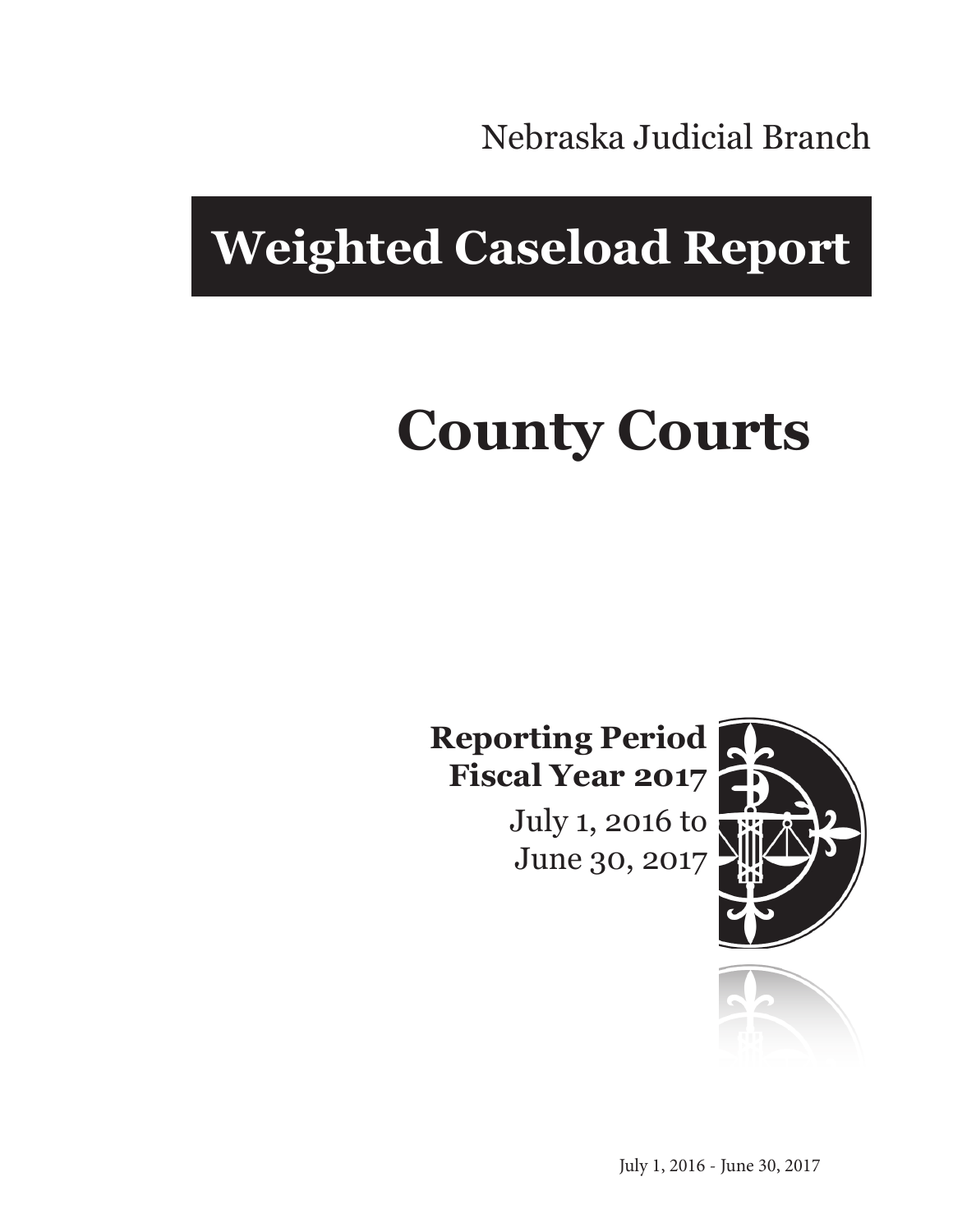## Nebraska County Courts Weighted Caseload Report

#### **Fiscal Year 2017 (July 1, 2016 — June 30, 2017)**

This Weighted County Court Caseload Report contains caseload statistics for Nebraska's 93 District Courts, grouped into twelve Judicial Districts. The judiciary of Nebraska currently assesses the need for judicial positions using a weighted caseload method based on cases opened. Weighted caseload systems provide objective, standardized determinations of resource needs.

*No quantitative judgeship assessment method, including a weighted caseload system will determine the exact number of judges required within a judicial district. But quantitative methods, such as weighted caseload can approximate the need for judgeships and provide a point of reference or standard for comparing relative need among judicial districts. Other measures, both qualitative and quantitative, may be used in conjunction with the weighted caseload standard calculation to support the assessment of judicial need. In particular, should the standard calculation show the need for a fractional judge (less than the full-time equivalent), additional assessments as to the relative workload per judge within a district and travel per judge may be useful. Also, other useful measures may include analyses of budget constraints, population trends, and other factors that may differentially affect the need for judges across districts.*

**Mission of the Nebraska Administrative Office of the Courts:**

Under the direction of the Nebraska Supreme Court, the Administrative Office of the Courts' mission is to ensure the public has equal access to justice, using leadership, education, technology, and administrative services to implement consistent, efficient, and effective court practices.



**Corey R. Steel | Nebraska State Court Administrator Nebraska Supreme Court**

Rm. 1213 State Capitol | P.O. Box 98910 | Lincoln, NE 68509 T 402.471.3730 | F 402.471.2197 www.supremecourt.ne.gov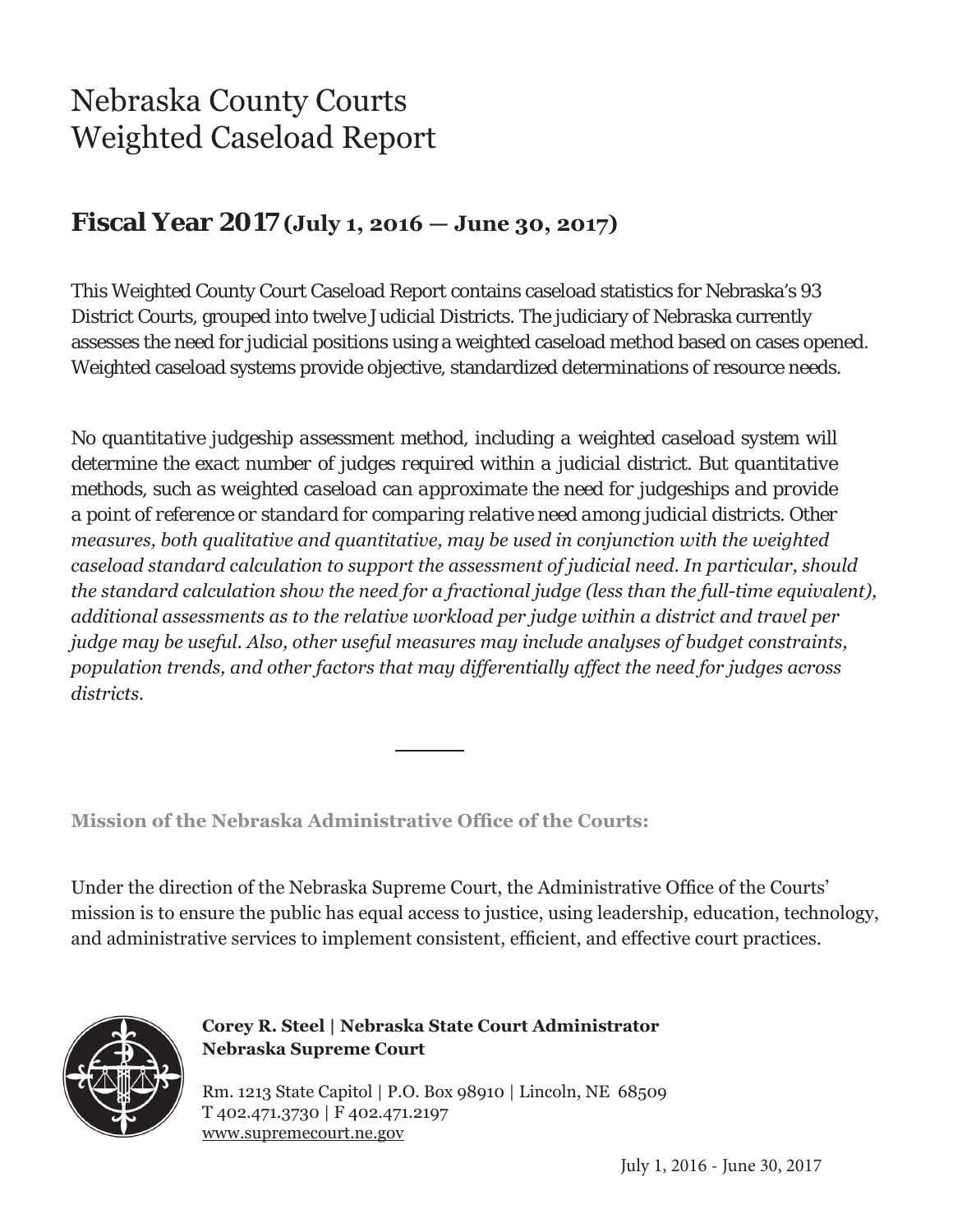### Nebraska County Courts Judicial Needs

Fiscal Year 2017 (July 1, 2016 - June 30, 2017)

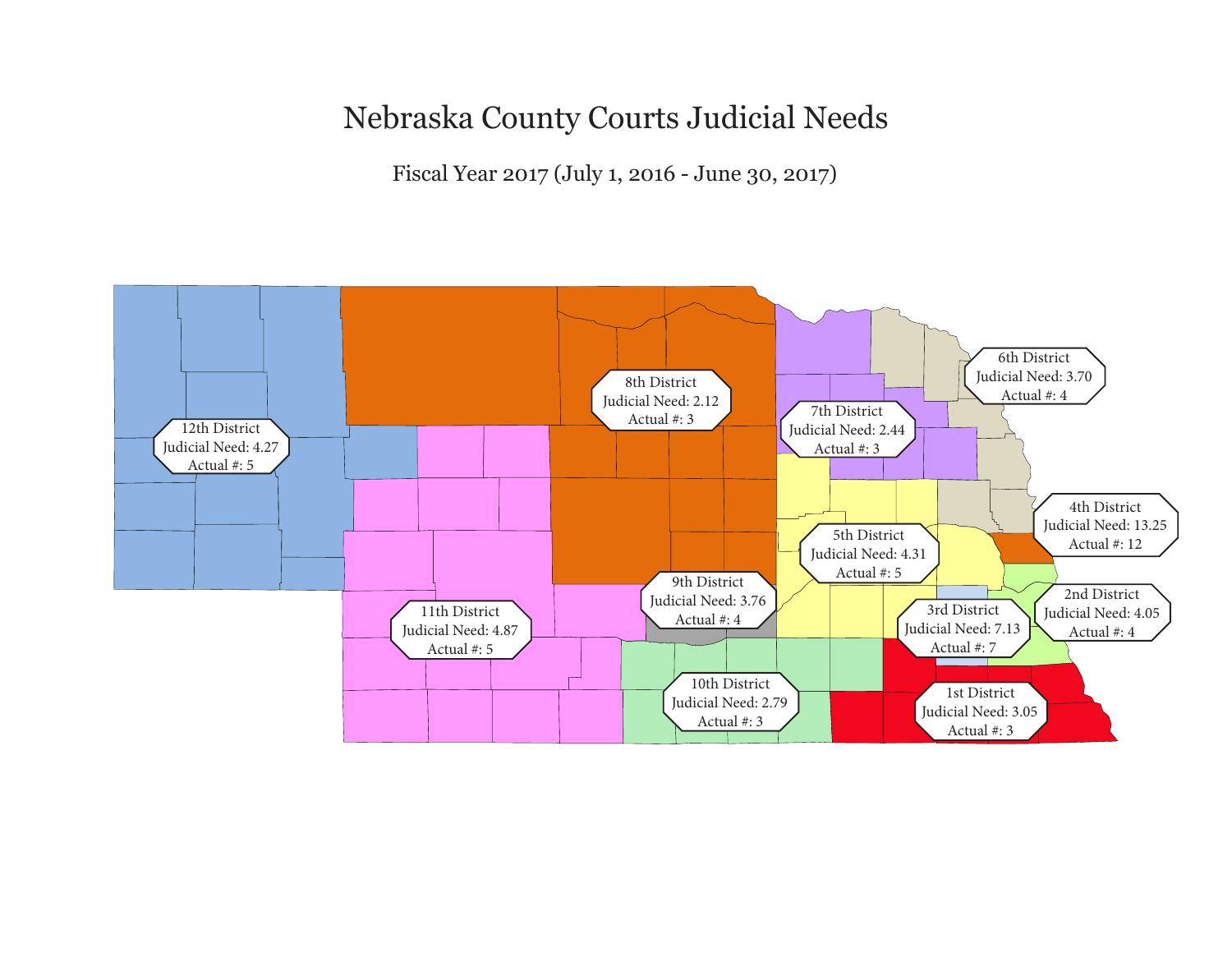#### Weighted Caseload Report 1st Judicial District - County Court

County court need for judges: 3.05 Current number of judges: 3



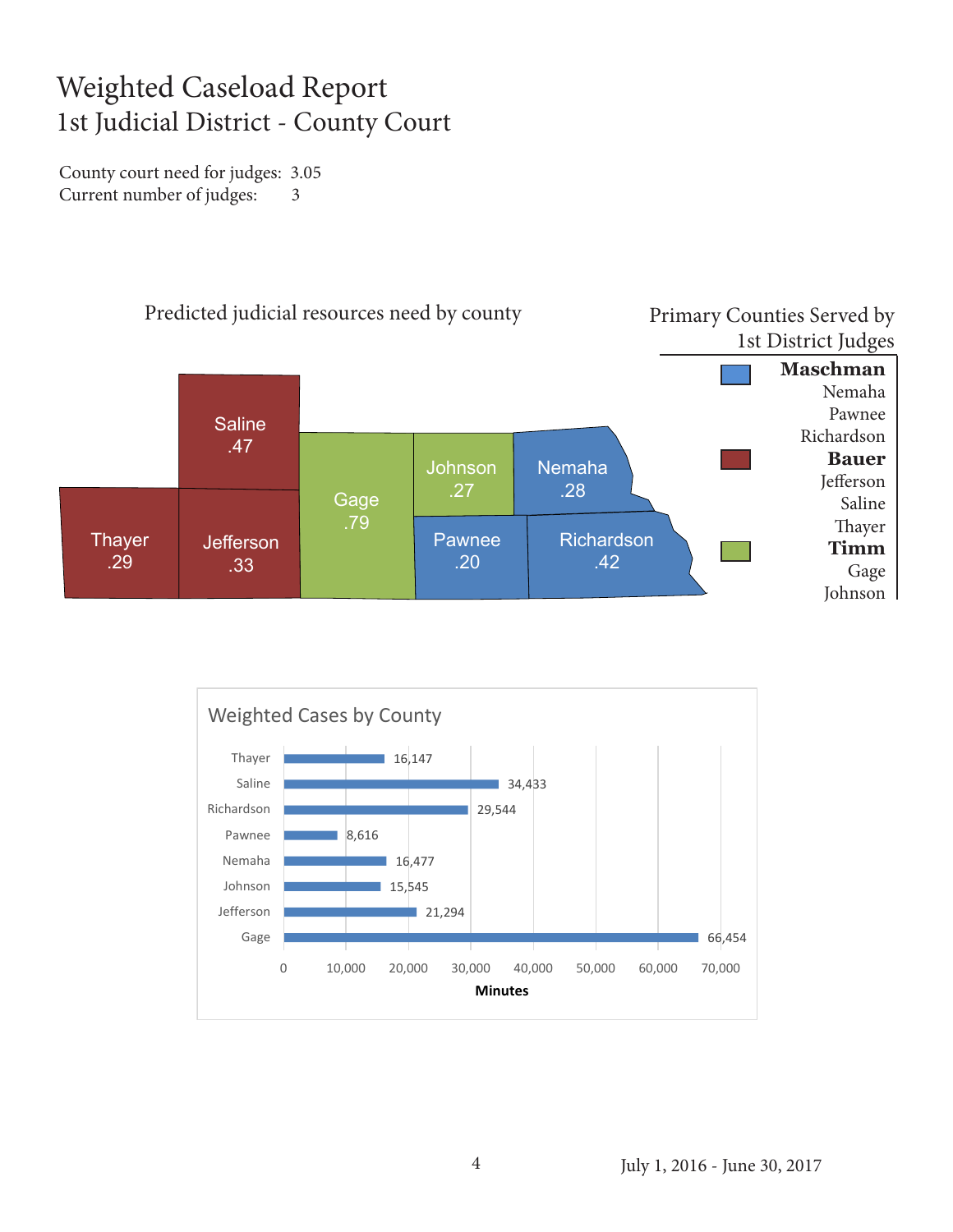#### Weighted Caseload Report 2nd Judicial District - County Court

County court need for judges: 4.05 Current number of judges: 4





\*Sarpy County Juvenile Judge Robert O'Neal hears all Otoe County Juvenile Cases (Juvenile cases have been removed from Otoe County weighted cases and added to Sarpy County weighted cases.)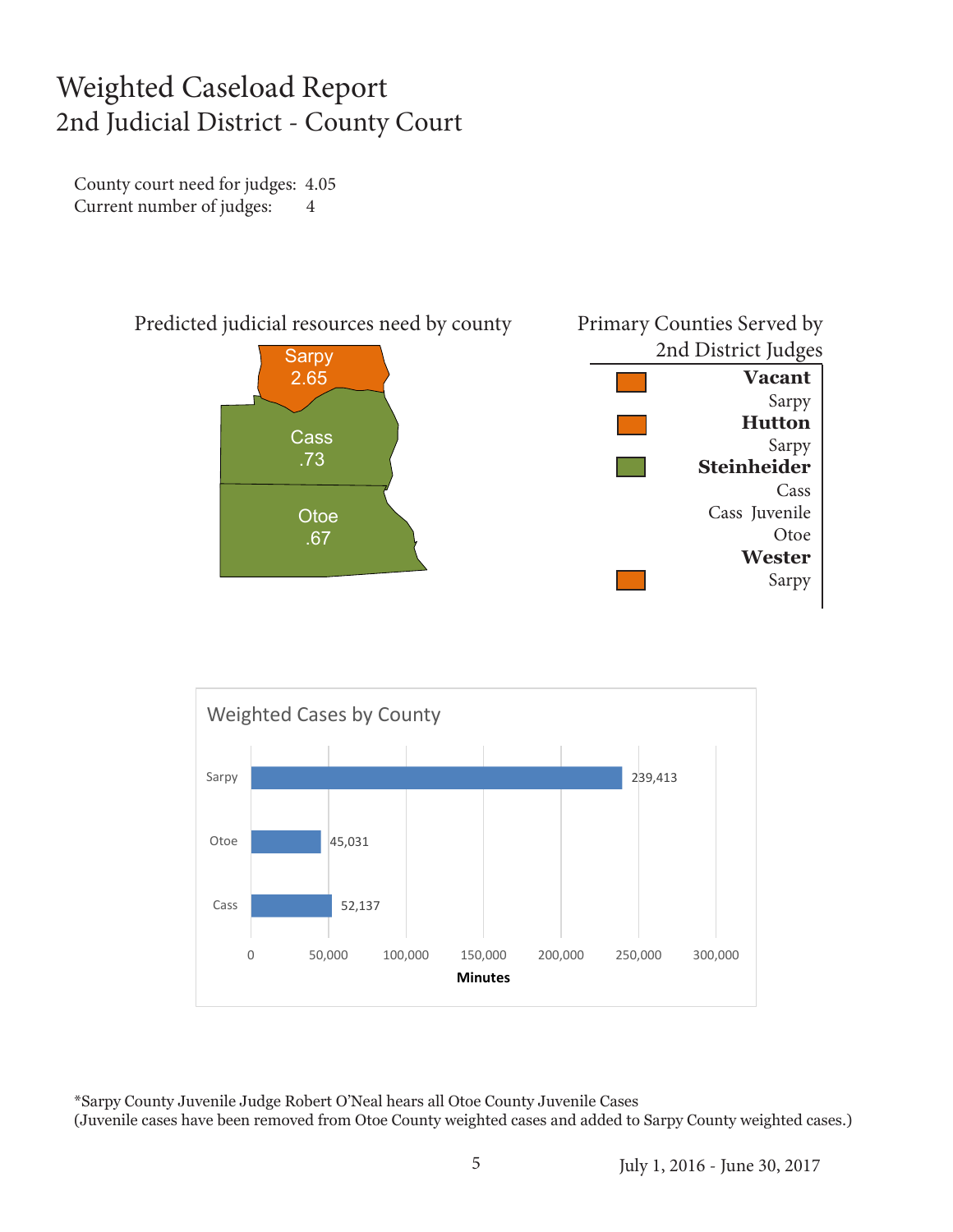#### Weighted Caseload Report 3rd Judicial District - County Court

County court need for judges: 7.13 Current number of judges: 7



| Judges Serving the 3rd District |
|---------------------------------|
| <b>County Court</b>             |
| Acton                           |
| Fruedenberg                     |
| Parsley                         |
| Phillips                        |
| Reuter                          |
| Yardley                         |
| Zimmerman                       |
|                                 |



#### July 1, 2016 - June 30, 2017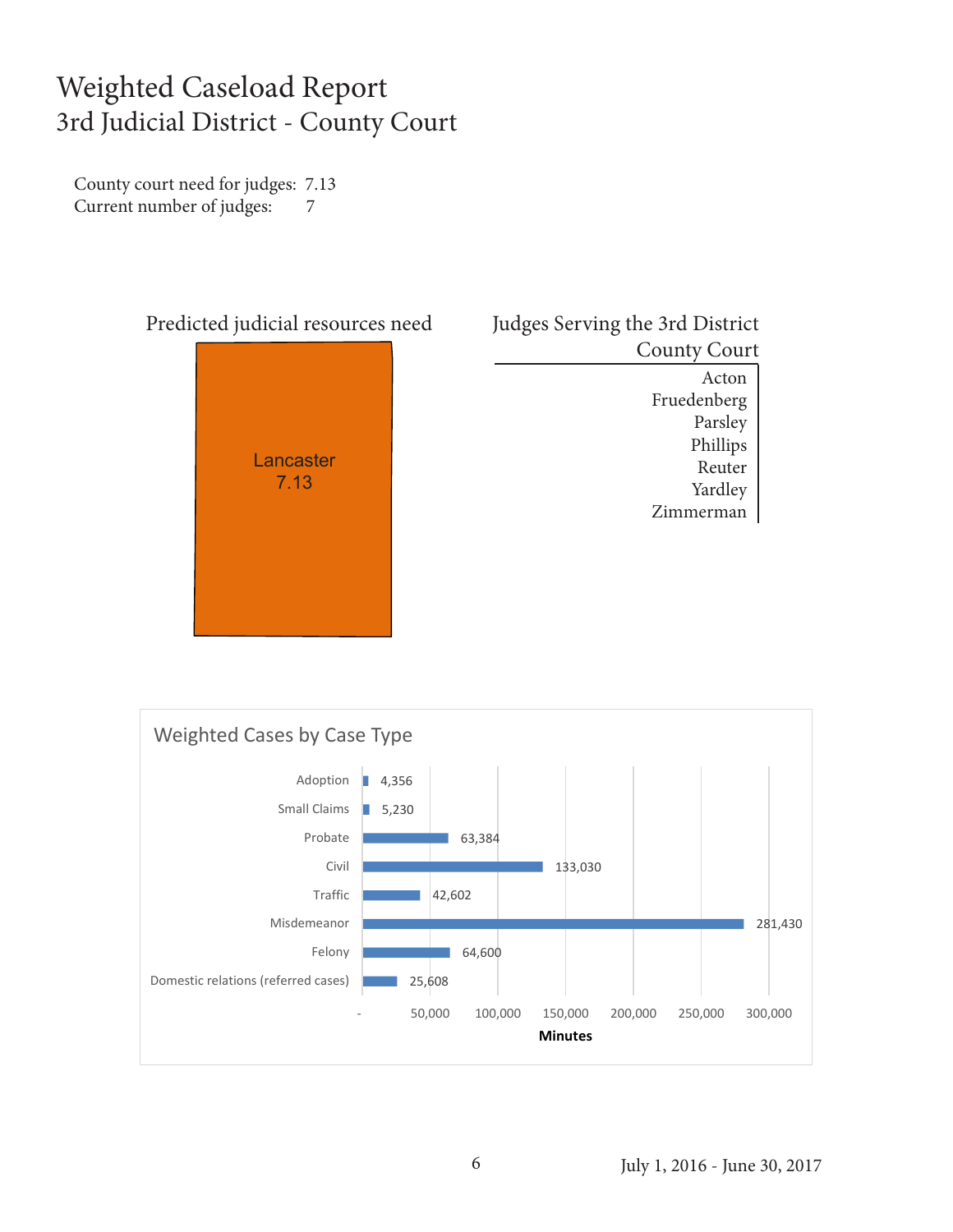#### Weighted Caseload Report 4th Judicial District - County Court

County court need for judges: 13.26 Current number of judges: 12



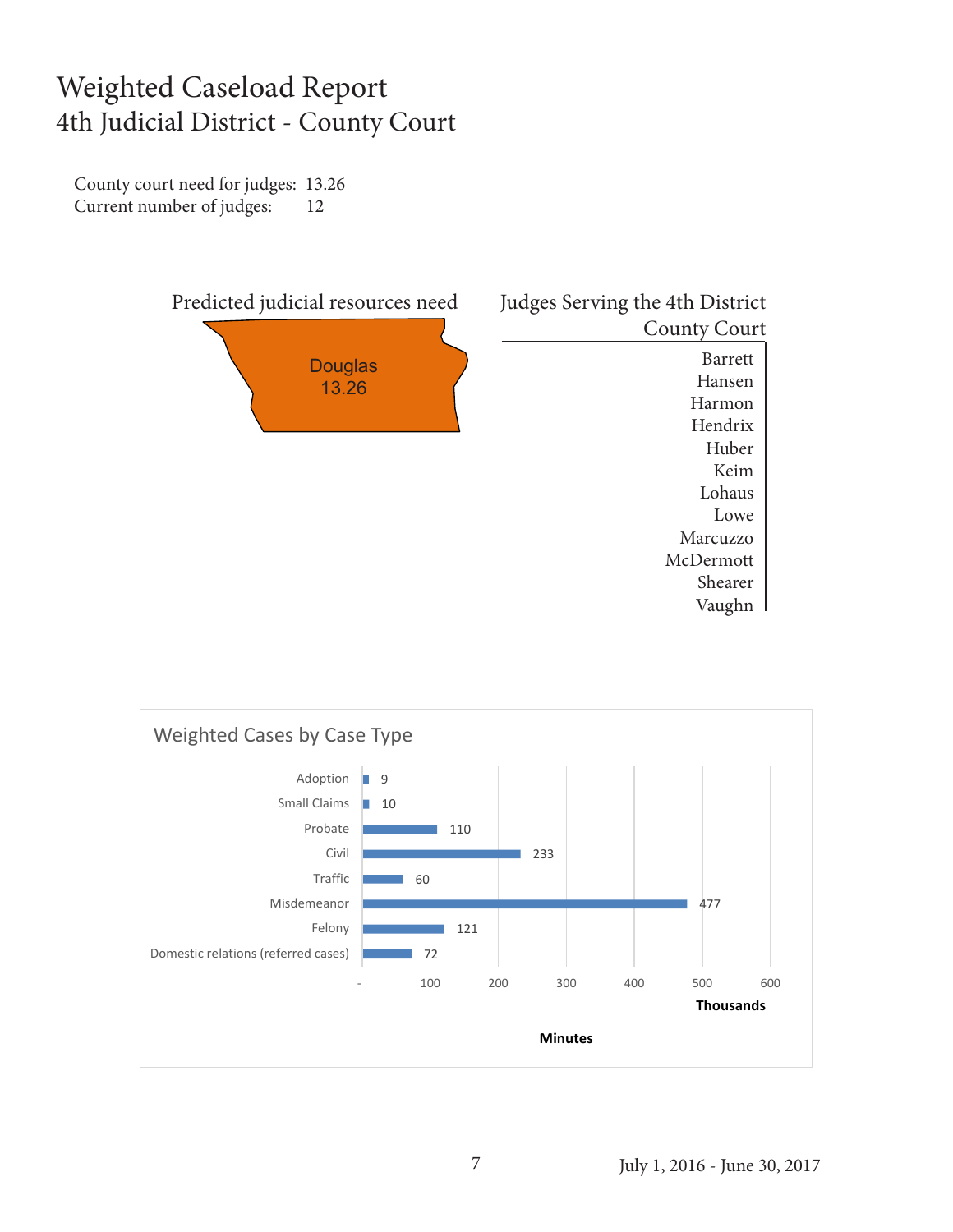#### Weighted Caseload Report 5th Judicial District - County Court

County court need for judges: 4.31 Current number of judges: 5



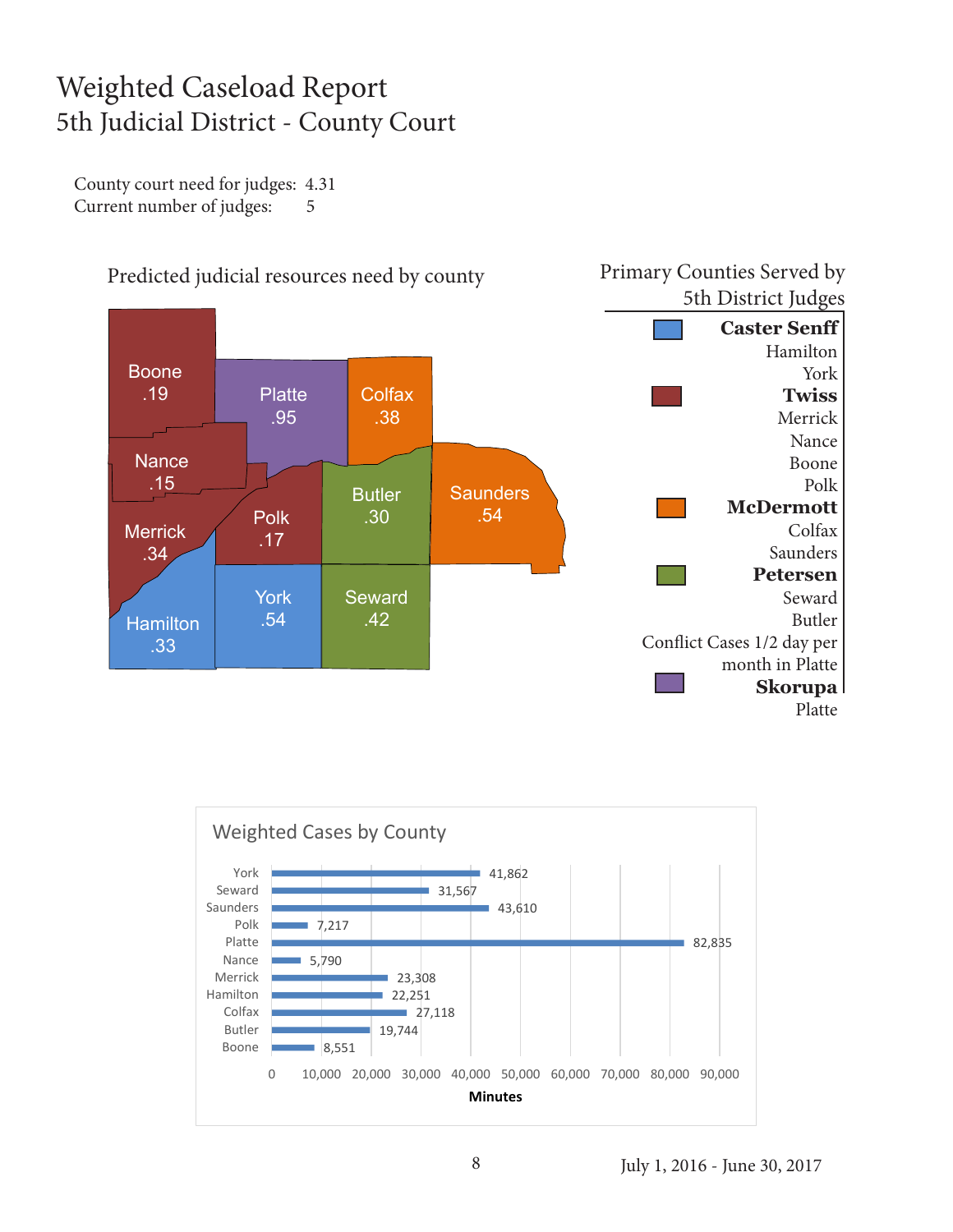#### Weighted Caseload Report 6th Judicial District - County Court

County court need for judges: 3.70 Current number of judges: 4

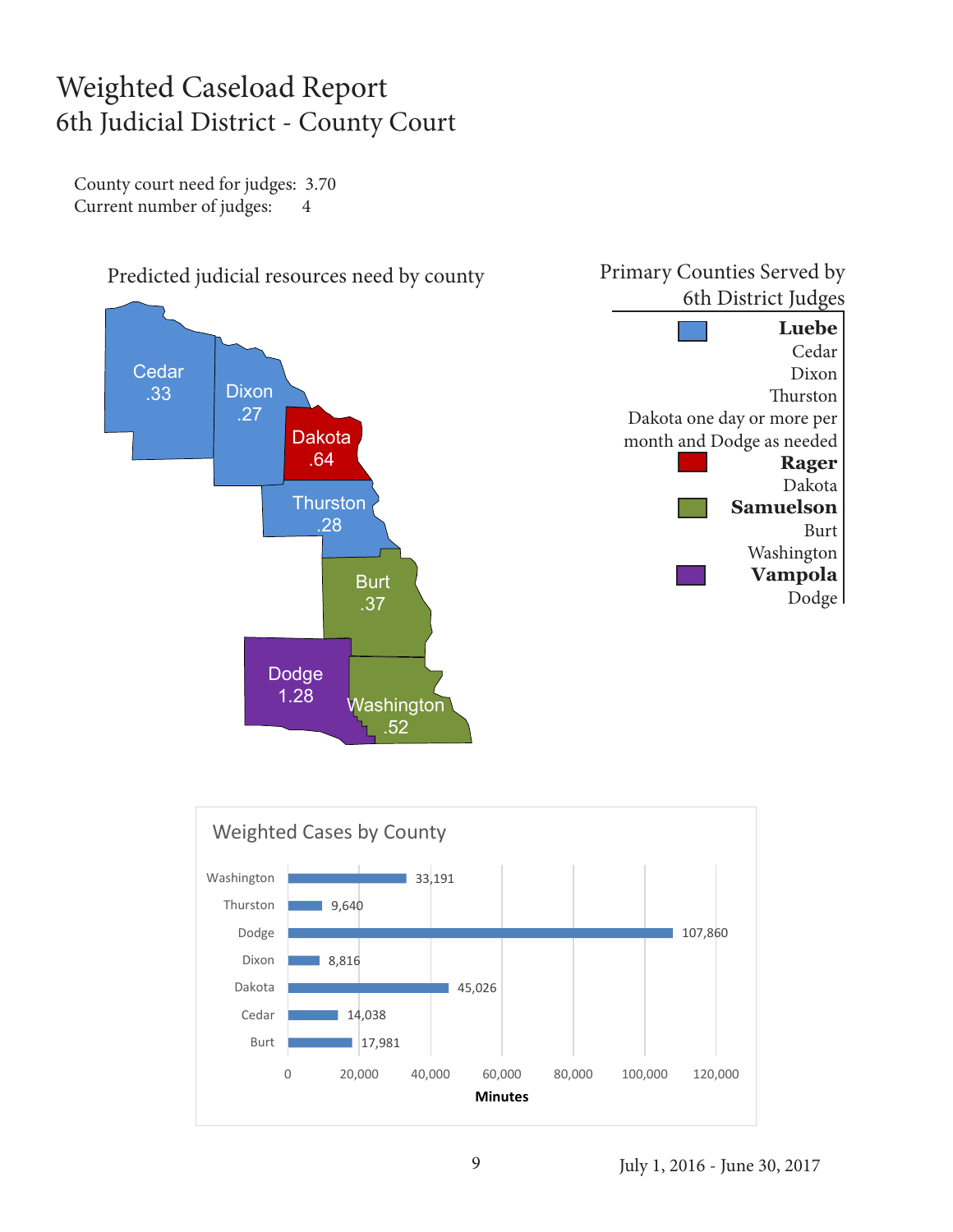#### Weighted Caseload Report 7th Judicial District - County Court

County court need for judges: 2.44 Current number of judges: 3





July 1, 2016 - June 30, 2017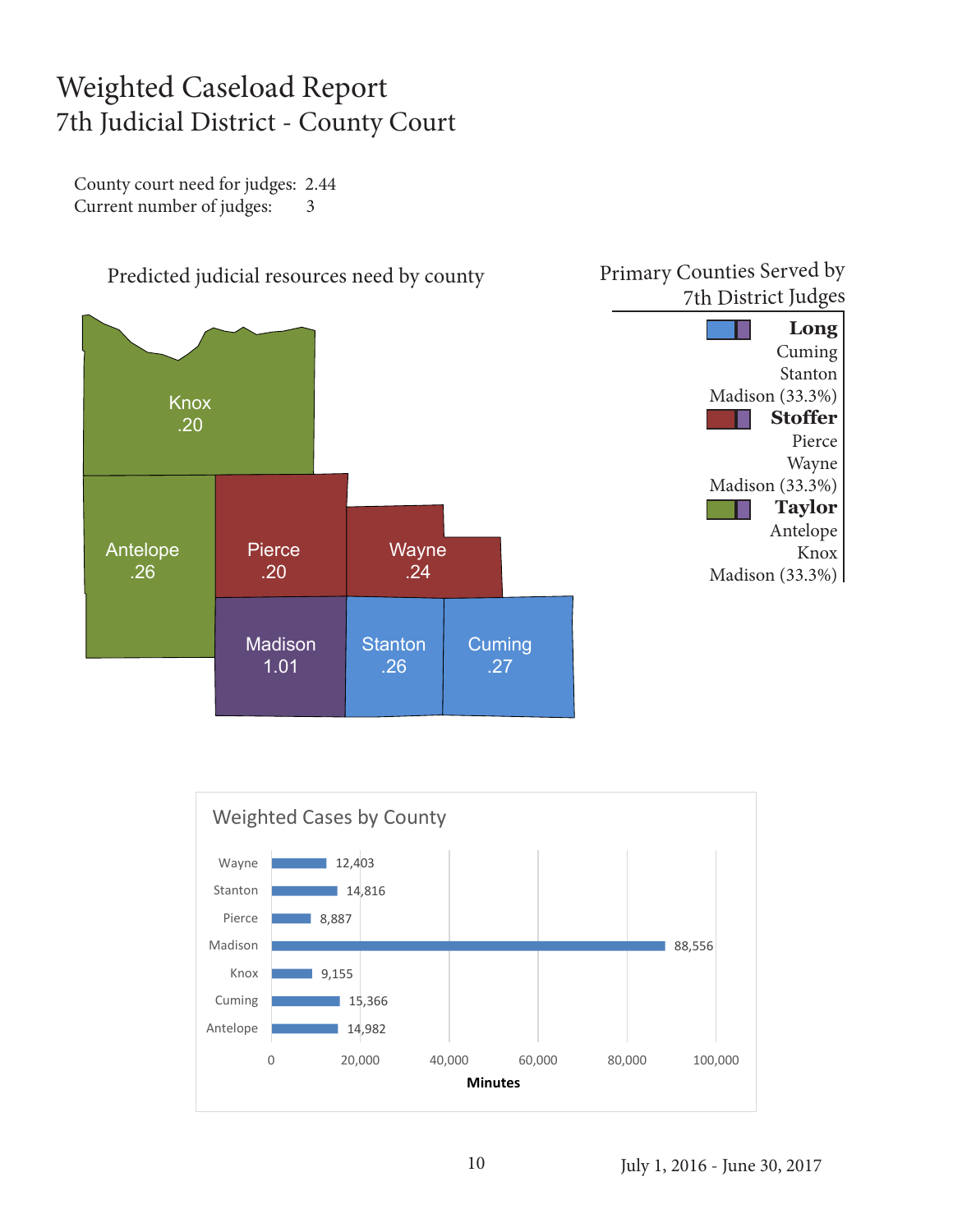#### Weighted Caseload Report 8th Judicial District - County Court

County court need for judges: 2.13 Current number of judges: 3

![](_page_10_Figure_2.jpeg)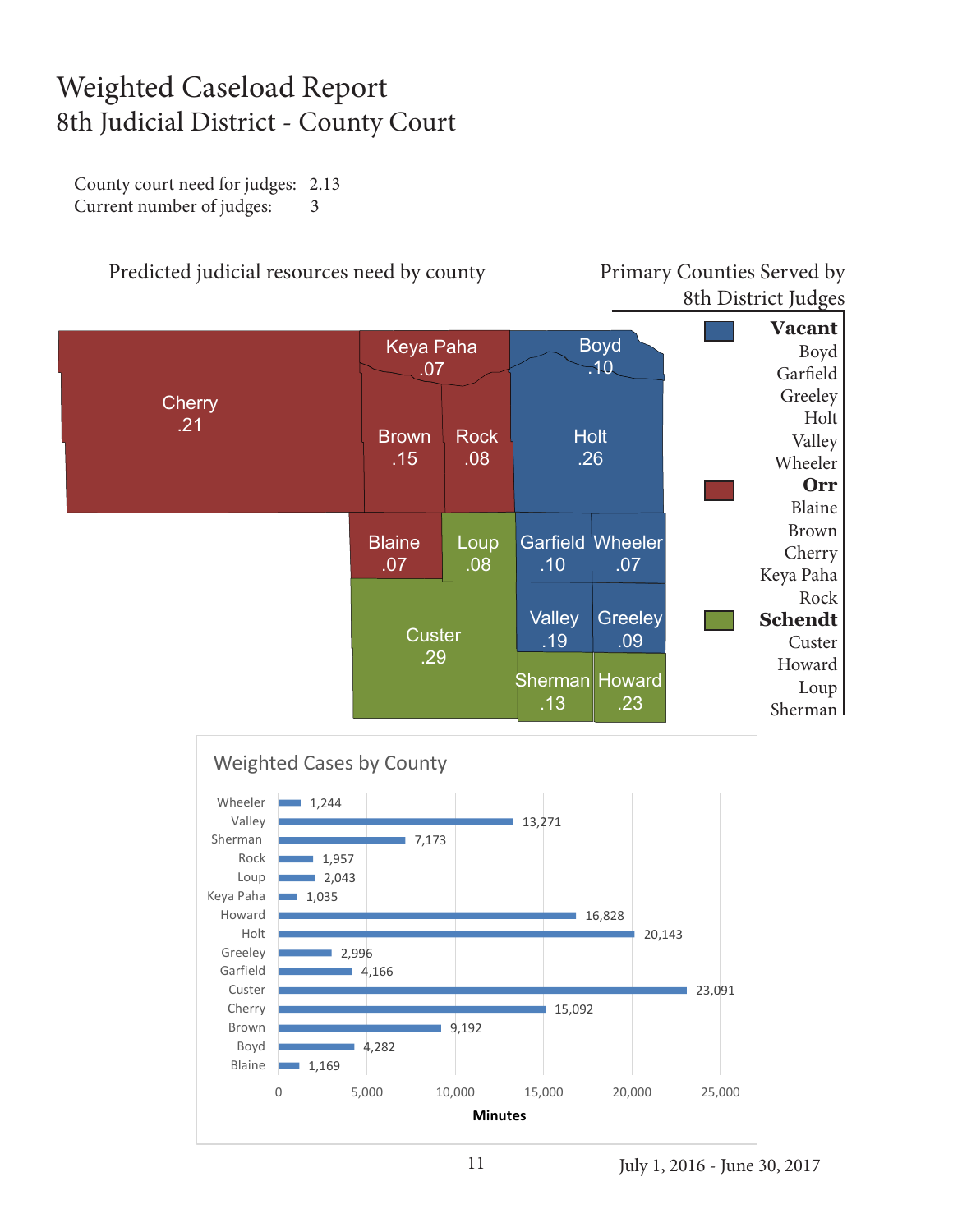#### Weighted Caseload Report 9th Judicial District - County Court

County court need for judges: 3.76 Current number of judges: 4

![](_page_11_Figure_2.jpeg)

![](_page_11_Figure_3.jpeg)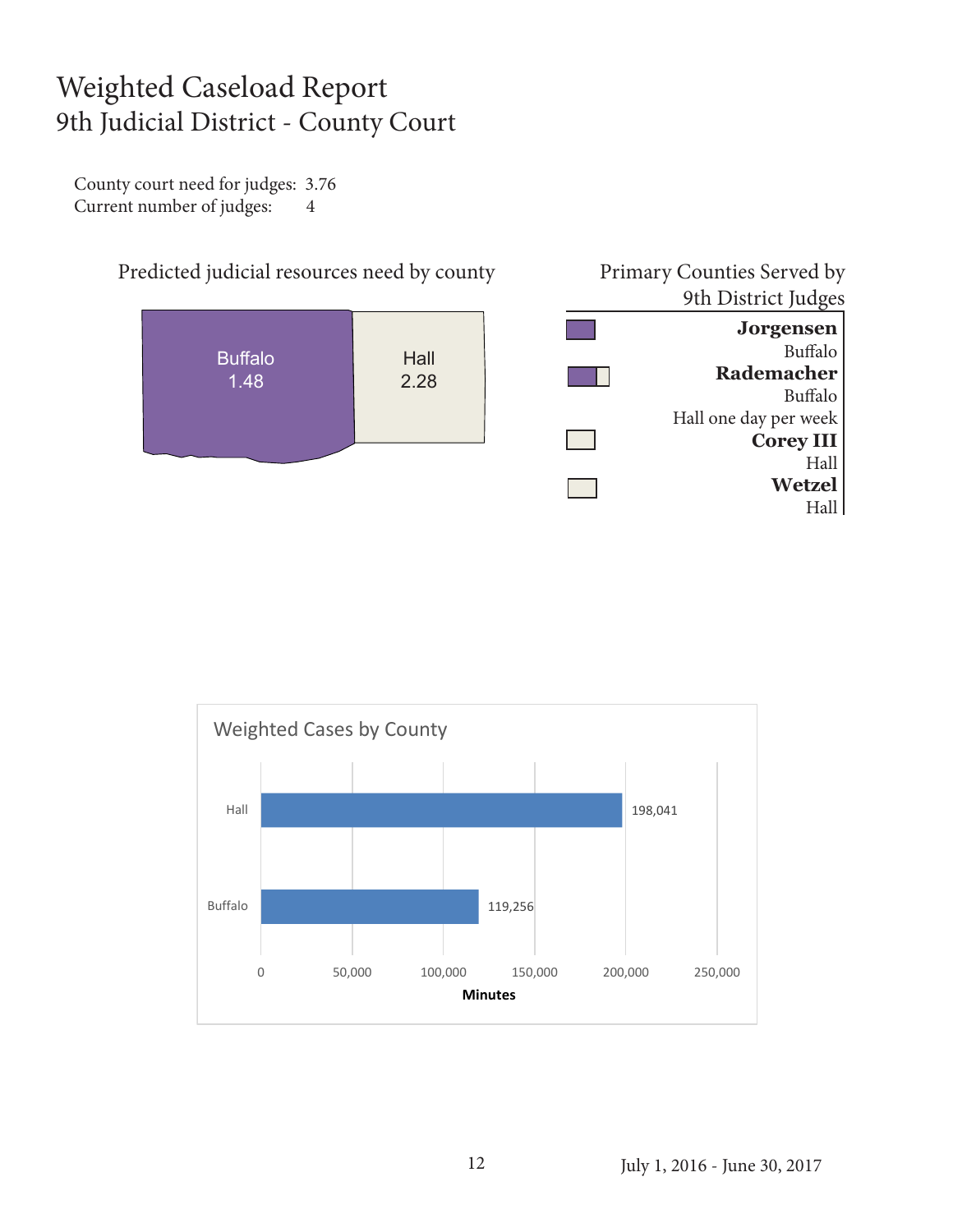#### Weighted Caseload Report 10th Judicial District - County Court

County court need for judges: 2.79 Current number of judges: 3

![](_page_12_Figure_2.jpeg)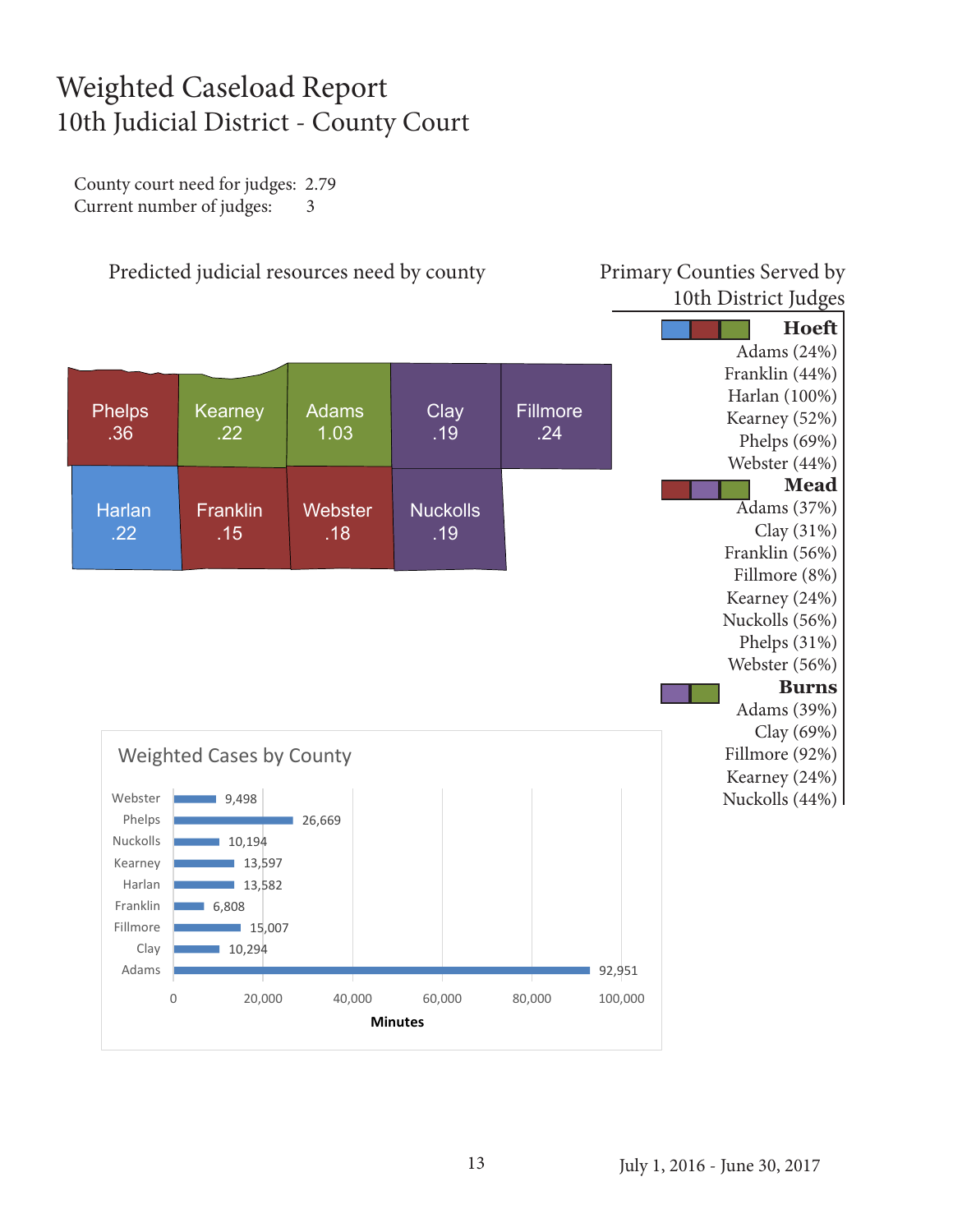### Weighted Caseload Report 11th Judicial District - County Court

County court need for judges: 4.87 Current number of judges: 5

![](_page_13_Figure_2.jpeg)